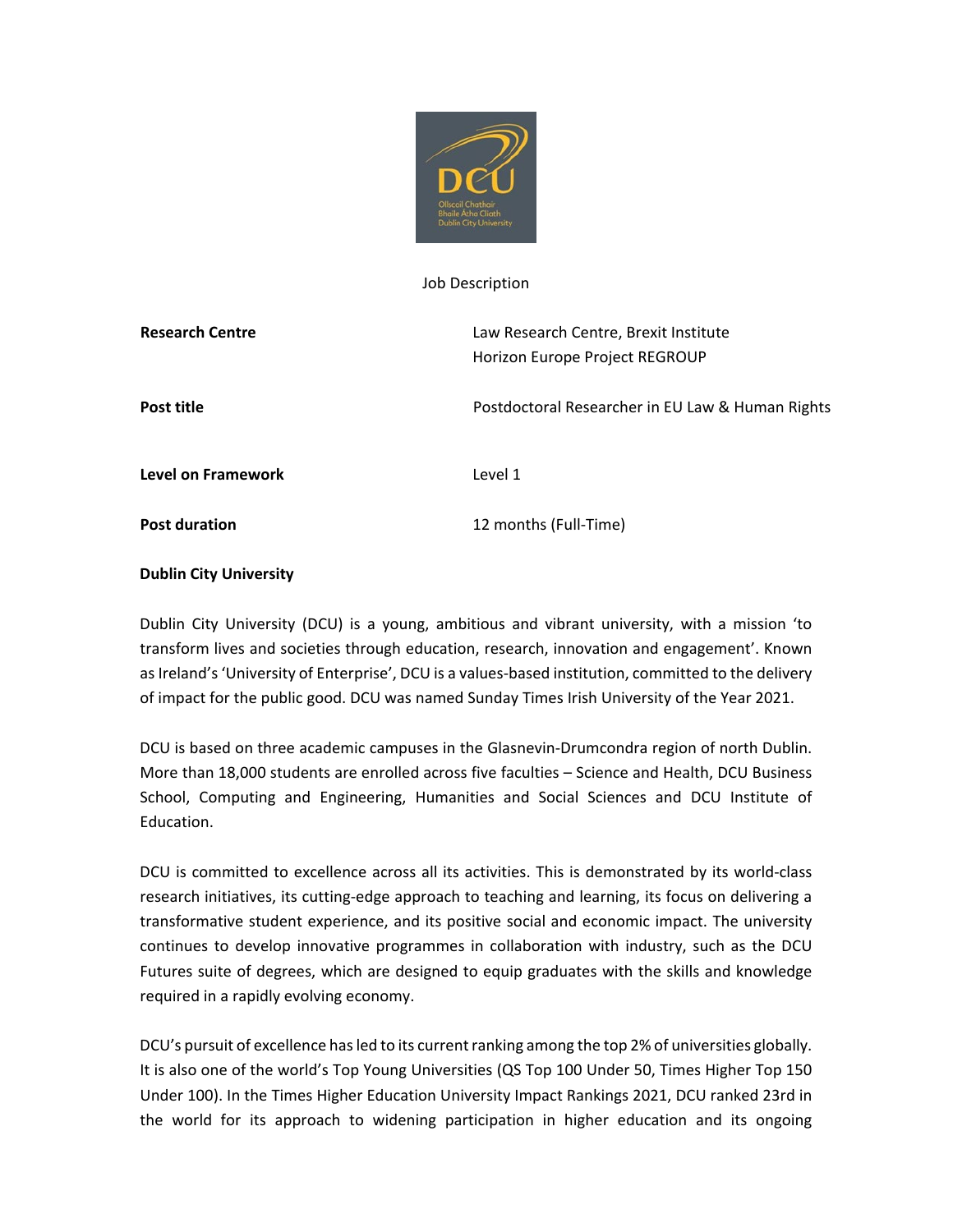commitment to eradicating poverty, while it ranks 38th globally for its work in reducing inequality and 89th globally for gender equality.

The university is ranked 23rd in the world and first in Ireland for its graduate employment rate, according to the 2020 QS Graduate Employability Rankings. Over the past decade, DCU has been the leading Irish university in the area of technology transfer, as reflected by licensing of intellectual property.

As part of this role the researcher will be required to participate in the DCU Research Career Framework. This framework is designed to provide significant professional development opportunities to Researchers and offer the best opportunities in terms of a wider career path.

## **The Brexit Institute**

The Brexit Institute [\(http://dcubrexitinstitute.eu/\)](http://dcubrexitinstitute.eu/) is a research and policy centre established at DCU in Summer 2017. The Institute is led by Prof. Federico Fabbrini, and has a team of full-time international researchers and affiliates staff from across the University working on both EU affairs generally and Brexit related issues specifically. The Brexit Institute organizes academic events and policy workshops, produces scientific publication and policy contributions and engages broadly with public and private bodies on a topic of great societal relevance. The Brexit Institute also runs a number of international projects, including the Jean Monnet Network BRIDGE (2019-2022) and the Jean Monnet Centre of Excellence REBUILD (2022-2025), both focusing on the future of European integration and funded under the Erasmus+ programme of the EU. Moreover, the Institute is part of the Horizon Europe project REGROUP (2022-2025), which is a consortium led by the University of Groningen focusing on the resilience of the EU beyond the Covid-19 pandemic: specifically, DCU leads the REGROUP Work-package (WP) on Legal & Constitutional Issues.

## **Background & Role**

DCU intends to appoint a full-time Postdoctoral Researcher with expertise in the field of EU law and human rights, to work specifically in the framework of the Horizon Europe REGROUP project and produce research on the impact of Covid-19 on human rights and the rule of law. The selected candidate will work under the leadership and direction of Federico Fabbrini (Full Professor of European Law), and work and contribute to the development of the DCU Brexit Institute and its activities. It is envisaged that this appointment will commence in October 2022. The contract will be for a fixed-term 12-month period.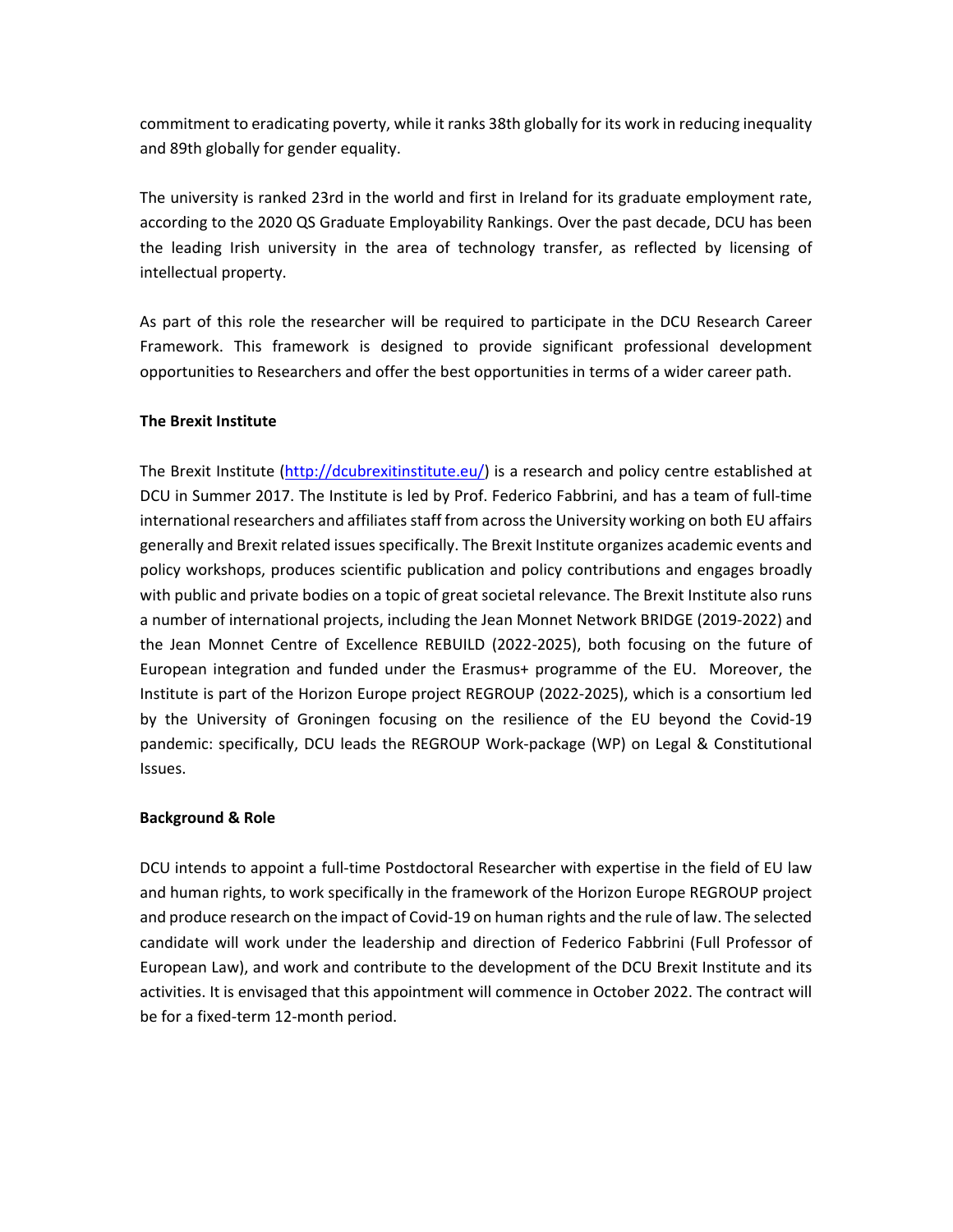## **Principal Duties and Responsibilities**

The duties and responsibilities of the position include, but are not restricted to, the following:

- Undertaking academic research in the area of EU law and the protection of human rights during Covid-19;
- Delivering scientific publications in this field, including a research paper, journal articles, and policy briefs;
- Contribute to the research programme of the REGROUP project, in particular by aiding in the scientific organization of the project's conferences;
- Coordinating the work of the academic institutions involved in the work package, fostering the interchange between the main research streams of the project, and promoting the dissemination of the research outcomes to the broader public;
- Contribute to the organization of academic and policy seminars and workshops;
- Contribute to fund-raising, including by applying for externally funded grants;
- Participate in the production of project related deliverables on time and in full;
- Develop or contribute to research proposals in line with research programme in collaboration with the Principal Investigator;
- Lead and collaborate in the production of dissemination material and results of the research (i.e. high quality scientific publications, reports) in which he/she is engaged with the support of and under the supervision of the Principal Investigator;
- Carry out administrative duties associated with the programme as necessary.

# **Minimum Criteria**

Applicants must have a PhD in Law, with specific expertise on human rights, and a minimum of 1 year's relevant postdoctoral research experience. The successful candidate must be capable of working in a team and contributing to developing the research and policy agenda of the Centre.

In addition, it is desirable that the candidate has:

- Prior research experience on Covid-19;
- Experience working with multidisciplinary and non-academic stakeholders in European projects;
- Excellent communication and organisational skills;
- Experience of grant writing.

# **Candidates will be assessed on the following competencies:**

**Discipline knowledge and Research skills** – Demonstrates knowledge of a research discipline and the ability to conduct a specific programme of research within that discipline